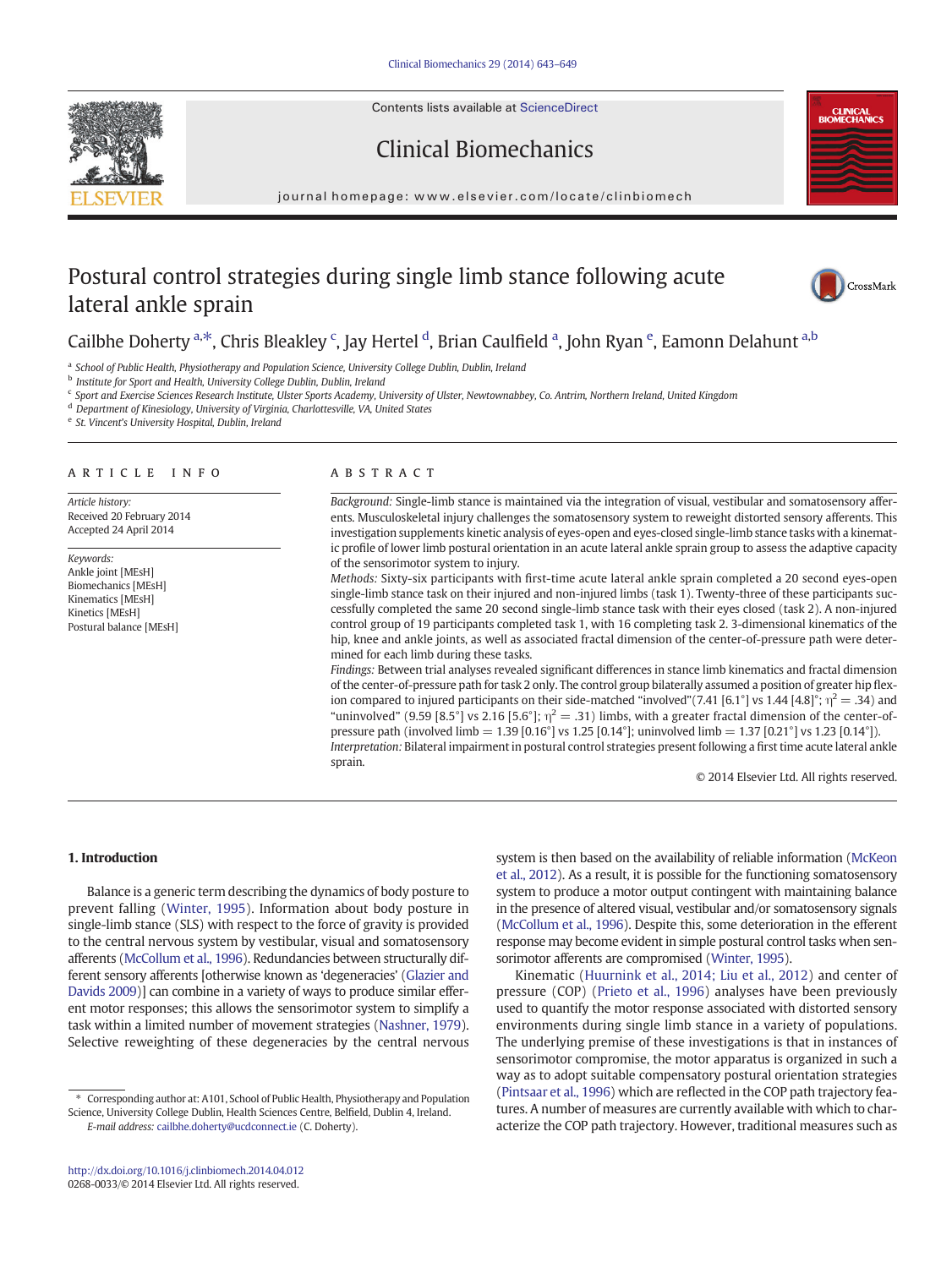those that determine the area, length and velocity of the COP path have often yielded inconsistent or contradictory findings [\(McKeon and](#page-6-0) [Hertel, 2006a](#page-6-0)) and have questionable reliability ([Doyle et al., 2005](#page-6-0)). Furthermore, a newly developed measure of COP excursion called time-to-boundary (TTB) has shown potential in a number of studies [\(Hertel and Olmsted-Kramer, 2007; McKeon and Hertel, 2006b\)](#page-6-0), but is limited by the requirement that participants must assume a foot placement contingent with assumptions required to calculate the value, which may restrict the observation of natural balance strategies and postural orientations. In contrast, fractal dimension (FD) is a technique which has previously been used in COP analyses (Bł[aszczyk and](#page-6-0) [Klonowski, 2001; Cimolin et al., 2011; Doherty et al., 2014a; Doyle](#page-6-0) [et al., 2005; Manabe et al., 2001; Prieto et al., 1996\)](#page-6-0) to provide an indication of the complexity of the COP signal by describing its shape. Briefly, a straight line would have a fractal dimension equal to 1; a line so convoluted as to completely fill a plane has a dimension approaching the dimension of the plane (i.e. equal to 2; the standard dimension of a plane), and a line that 'piles up in the plane' by repeatedly crossing and re-crossing itself can have a fractal dimension of  $>$ 2 [\(Katz and George,](#page-6-0) [1985\)](#page-6-0). FD has previously been utilized successfully in COP analysis to characterize the stability of the postural control system (Bł[aszczyk and](#page-6-0) [Klonowski, 2001; Doherty et al., 2014a\)](#page-6-0).

Musculoskeletal injury has the potential to challenge postural stability via a direct disturbance of somatosensory afferents, consequently challenging the system to reweight information to produce a suitable efferent response, and has been shown to manifest in bilateral balance deficits following acute lateral ankle sprain (LAS) [\(Wikstrom et al.,](#page-6-0) [2010\)](#page-6-0). The high incidence and prevalence of LAS in a number of activity types are of significant concern for clinicians ([Doherty et al., 2014b](#page-6-0)) and despite a number of studies presenting COP analyses of participants with acute LAS injury during SLS [\(Evans et al., 2004;](#page-6-0) [Fridén et al., 1989; Hertel et al., 2001; Holme et al., 1999; Leanderson](#page-6-0) [et al., 1996](#page-6-0)), no current investigation has supplemented these analyses with a kinematic profile of postural orientation. Additionally, no previous research has explored the capacity of the somatosensory system to further adjust and reweight the already distorted somatosensory afferents when compounded by an absence of visual input during the same task, in this group.

Therefore, the purpose of the current investigation was to assess the effects of first time acute LAS on balance using kinematic and COP analyses in the presence and absence of visual afferents (i.e. eyesopen and eyes-closed SLS). We hypothesized that acute LAS would result in an increase in participant self-reported disability and would manifest in a bilateral modification of postural kinematic orientation strategies when compared to control subjects, which would be reflected by COP trajectory measures sensitive to eyes-open and eyes-closed SLS. Such an analysis may serve to elucidate the strategies used by a somatosensory system challenged not only in organizing distorted somatosensory afferents secondary to injury, but also in coping without previously available visual degeneracies [\(Overstall et al., 1977\)](#page-6-0).

#### 2. Methods

#### 2.1. Participants

A convenience sample of sixty-six participants (forty-three males and twenty-three females) were recruited from a university-affiliated hospital Emergency Department within 2 weeks of sustaining firsttime LAS for the current investigation. The following inclusion criteria were applied to all potential participants: (1) no previous history of ankle sprain injury (excluding the recent acute episode for the injured group); (2) no other lower extremity injury in the last 6 months; (3) no history of ankle fracture; (4) no previous history of major lower limb surgery; and (5) no history of neurological disease, vestibular or visual disturbance or any other pathology that would impair their motor performance. An additional convenience group of nineteen

uninjured participants (fifteen males and four females) with no prior history of LAS were recruited from the hospital catchment area population using posters and flyers to act as a control group. Participants were required to sign an informed consent form approved by the University Human Research Ethics Committee upon arrival at the University biomechanics laboratory.

# 2.2. Questionnaires

Self-reported disability and participant reported symptoms as measures of LAS severity were assessed using the activities of daily living and sports subscales of the Foot and Ankle Ability Measure (FAAMadl and FAAMsport) [\(Carcia et al., 2008\)](#page-6-0). Overall ankle joint function and painful symptoms were evaluated using the Cumberland Ankle Instability Tool (CAIT) [\(Hiller et al., 2006\)](#page-6-0).

# 2.3. Swelling

Ankle joint swelling was assessed using the figure-of-eight method [\(Esterson, 1979\)](#page-6-0). High intra-rater and inter-rater reliability has been reported using this technique (ICC  $= 0.99$ ) [\(Tatro-Adams et al., 1995](#page-6-0)). To determine the degree of swelling, the mean value (of 2 measures) was subtracted from the mean value of the non-injured ankle. For control participants the mean value of the non-dominant limb was subtracted from the mean value of the dominant limb.

#### 2.4. Procedures

Prior to completion of the 20 second SLS task, participants were instrumented with the Codamotion bilateral lower limb gait set-up (Charnwood Dynamics Ltd, Leicestershire, UK). Following collection of specific anthropometric measures required for the calculation of internal joint centers at the hip, knee and ankle joints, lower limb markers and wands were attached, as described by [Monaghan et al. \(2006\)](#page-6-0). A neutral stance trial was used to align the subject with the laboratory coordinate system and to function as a reference position for subsequent kinematic analysis as recommended in previously published literature [\(McLean et al., 2007\)](#page-6-0). Kinematic data acquisition was made at 1000 Hz using 3 Codamotion CX1 units and kinetic data at 100 Hz using 2 AMTI (Watertown, MA) walkway embedded force-plates. The Codamotion CX1 units were time synchronized with the force-plates.

# 2.5. Single-limb stance trials

Participants performed three, 20 second trials of quiet SLS barefoot on a force-plate with their eyes open on both limbs, each separated by a 30 second break period. Following another 2 minute rest period, these participants then attempted to complete the SLS task with their eyes closed. Participants were required to complete a minimum of three practice trials on each limb for each condition prior to data acquisition. Participants who were unable to complete a full trial of SLS after five attempts on both limbs were not included in the analysis. The test order between legs was randomized. For both conditions of SLS, subjects were instructed to stand as still as possible with their hands resting on their iliac crests while adopting a postural orientation most natural to them; the position of the non-stance limb was not dictated in the sagittal plane as part of experimental procedures. Trials were deemed invalid if the subjects lifted their hands off their iliac crests, placed their nonstance limb on the support surface, moved their non-stance hip into a position N30° abduction, and adducted their non-stance limb against their stance limb for support or lifted their forefoot/heel. In addition a trial was deemed as failed in the eyes closed condition if the subjects opened their eyes at any point.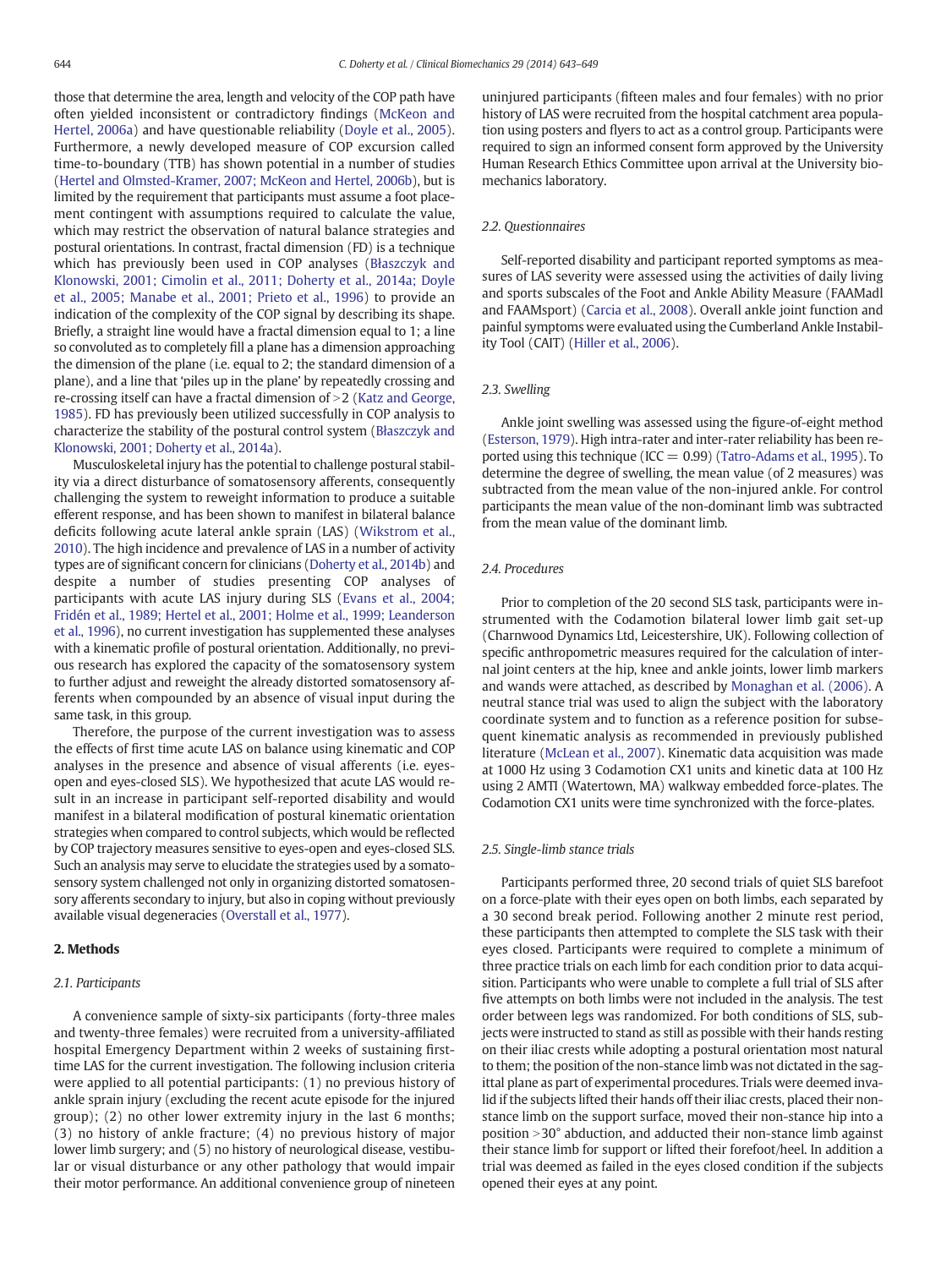# 2.6. Data processing of kinematics and COP measures

Kinematic data were calculated by comparing the angular orientations of the coordinate systems of adjacent limb segments using the angular coupling set "Euler angles" to represent clinical rotations in three dimensions. Marker positions within a Cartesian frame were processed into rotation angles using vector algebra and trigonometry. Discrete whole-trial averaged joint angular position values were calculated for the hip, knee and ankle joints in the sagittal, transverse and frontal planes of motion, producing nine 'joint position' dependent variables of interest for each limb.

Kinetic data acquired from the trials of SLS were used to compute the FD of the COP path. The COP is a bivariate distribution, jointly defined by the antero-posterior (AP) and medio-lateral (ML) coordinates which in a time series define its path relative to the origin of the force platform ([Prieto et al., 1996\)](#page-6-0). The local COP origin for the stance limb was defined by the arithmetic means of the AP and ML time series [\(Prieto et al., 1996](#page-6-0)). The COP has previously been shown to be a valid and reliable measure of postural control mechanisms in static balance tasks ([Le Clair and Riach, 1996\)](#page-6-0). The AP and ML time series were passed through a fourth-order zero phase Butterworth low-pass digital filter with a 5-Hz cut-off frequency. We adopted an algorithm previously published by [Katz and George \(1985\)](#page-6-0) and described in the seminal paper by [Prieto et al. \(1996\)](#page-6-0) to calculate FD:

$$
FD = \left. \log(N)/ \Bigg(\log(Nd)/ \Bigg( \sum_{n=1}^{N-1} \left[(AP[n+1] - AP[n])^2 + (ML[n+1] - ML[n])^2 \right]^{\frac{1}{2}} \Bigg) \right)
$$

where  $N =$  the number of data points included in the analysis and  $d =$ the maximum distance between any two points (n) on the COP path. FD was calculated based on the 20 second interval for each SLS trial, and averaged across the three trials for each participant on each limb.

# 2.7. Data analysis and statistics

For the LAS group, the injured limb was labelled as "involved" and the non-injured limb as "uninvolved". In all cases the limbs in the control group were side matched to the injured group; for each control subject, one limb was assigned as "involved" and one as "uninvolved" so that an equal proportion of right and left limbs were classified as "involved" and "uninvolved" in both the LAS and control groups. For all outcomes, we calculated mean (SD) scores for the involved and uninvolved limbs in the LAS group, and mean (SD) scores for the left and right limbs in the control group. Participant characteristics and swelling were compared between the LAS and control groups using multivariate analysis of variance. The dependent variables were age, mass, sex, height and ankle joint swelling. The independent variable was status (injured vs non-injured). The significance level for this analysis was set a priori with a Bonferroni alpha level of  $P < 0.01$ .

In order to test our hypothesis that acute LAS would manifest bilateral changes in COP path trajectory FD and kinematic measures of postural orientation, we undertook a series of independent samples t-tests for each outcome comparing: involved limb vs control, and uninvolved limb vs control. The significance level for analyses were adjusted for multiple tests using the Benjamini–Hochberg method for false discov-ery rate (<5%) [\(Benjamini and Hochberg, 1995\)](#page-6-0). All data were analyzed using Predictive Analytics Software (Version 18, SPSS Inc., Chicago, IL, USA).

# 3. Results

# 3.1. Participant characteristics

Regarding participant characteristics and swelling there was a statistically significant difference between the LAS and control groups on the combined dependent variables, F (78,5) = 5.04;  $P = 0.000$ ; Wilk's Lambda  $= 0.76$ ; and partial eta squared  $= 0.24$ . When the results of the dependent variables were considered separately, swelling  $(F [1, 82] = 18.392, P = 0.000,$  partial eta squared = 0.18) was the only difference to reach statistical significance. An inspection of the mean scores indicated that injured participants had increased swelling on their involved limb compared to controls. Participant characteristics, swelling and questionnaire scores are detailed in Table 1.

#### 3.2. Single-limb stance trials

All participants completed the eyes-open SLS task on both limbs. Of the sixty-six participants in the LAS group, twenty-three (12 males & 11 females) completed the SLS task with their eyes-closed on both their involved and uninvolved limbs. Of the nineteen participants in the control group, sixteen (12 males & 4 females) completed the SLS task with their eyes-closed on both limbs.

## 3.3. Single-limb stance kinematics

There was a significant difference in eyes-closed SLS kinematics between the LAS and control groups for the involved and uninvolved limbs. Multiple testing with a false discovery rate of less than 5% revealed that control group exhibited increased hip flexion compared to the LAS group on both the involved and uninvolved limbs. The magnitude of the differences in the means for the involved limb was 5.96° (95% CI:  $-9.49^{\circ}$  to  $-2.43^{\circ}$ ) and 7.4° (95% CI:  $-11.98^{\circ}$  to  $-2.87^{\circ}$ ) for the uninvolved limb. Means (SD) for each joint in each plane of motion, with corresponding t-test statistics are detailed in [Table 2](#page-3-0). Betweengroup comparisons of the kinematic profile for the involved and uninvolved limbs are detailed in [Figs. 1 and 2](#page-3-0) ('k-flake graph').

# 3.4. Single-limb stance COP

There was a significant difference in eyes-closed SLS FD scores between the LAS and control groups for the involved and uninvolved limbs. Multiple testing with a false discovery rate of less than 5% revealed that the LAS group displayed reduced FD of the COP path trajectory compared to the control group on both their involved and uninvolved limbs. Between-group comparisons for FD scores for the involved and uninvolved limbs are detailed in [Table 3.](#page-4-0)

# 4. Discussion

The results of the present study demonstratea significant difference between the postural orientations utilized by participants with first time acute LAS compared to non-injured controls, during eyes-closed

| .                                                                                                             |  |  |  |  |
|---------------------------------------------------------------------------------------------------------------|--|--|--|--|
| Participant characteristics and questionnaire scores [mean (SD) with 95% CIs] for the LAS and control groups, |  |  |  |  |

| Group   | Age (years)              | Mass $(kg)$              | Height $(m)$           | Swelling (cm)          | CAIT $(30)$             | FAAMadl (%)              | FAAMadl (%)           |
|---------|--------------------------|--------------------------|------------------------|------------------------|-------------------------|--------------------------|-----------------------|
| LAS     | 23.22 (4.95);            | 75.84 (14.48);           | $1.73(0.10)$ ;         | $1.11(.85)$ ;          | $11.85(7.91)$ ;         | 68.50 (18.65);           | 32.11 (23.85);        |
|         | [95% CI: 22.01 to 24.45] | [95% CI: 72.28 to 79.40] | [95% CI: 1.71 to 1.76] | [95% CI: 0.90 to 1.32] | [95% CI: 9.61 to 13.55] | [95% CI: 63.77 to 73.16] | [95% CI: 32 to 45.22] |
| Control | 22.53 (1.68);            | 71.55 (11.31);           | 1.75(0.08);            | $0.25(.34)$ :          | $30(0.00)$ ;            | $100(0.00)$ ;            | $100(0.00)$ ;         |
|         | [95% CI: 21.72 to 23.34] | [95% CI: 66.01 to 77.01] | [95% CI: 1.71 to 1.78] | [95% CI: 0.08 to 0.41] | [95% CI: 30 to 30]      | [95% CI: 100 to 100]     | [95% CI: 100 to 100]  |

 $LAS =$  lateral ankle sprain.

Table 1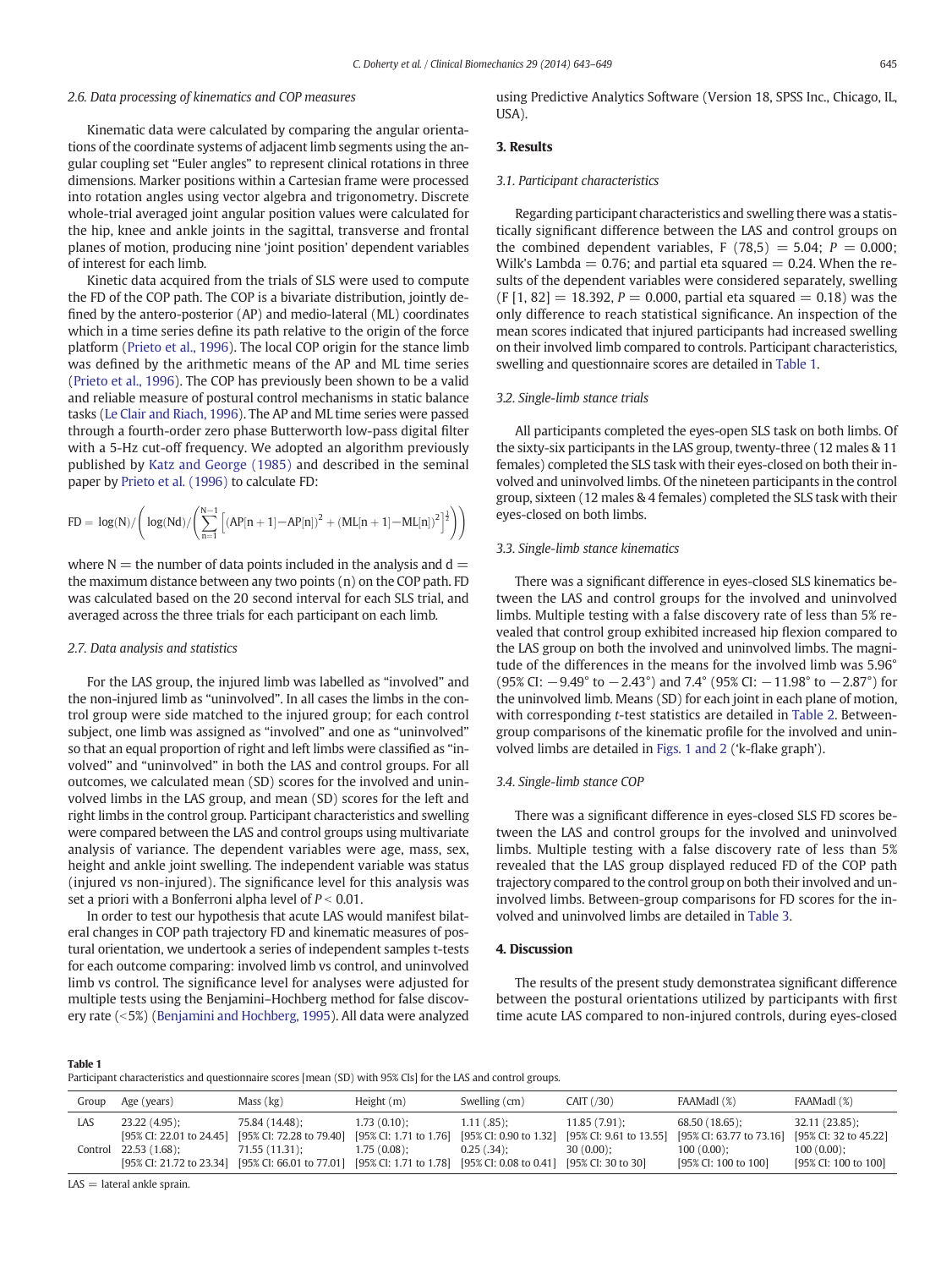# <span id="page-3-0"></span>Table 2

Discrete kinematic variable values (mean [SD] in degrees) for the hip, knee, ankle and foot for the involved and uninvolved limbs of the ankle sprain (injured) and side-matched limbs of the control (non-injured) groups during the performance of eyes open and eyes closed SLS. Add/abd = adduction (positive)/abduction (negative); flex/ext = flexion (positive)/extension (negative); int/ext = internal (positive)/external rotation (negative); var/val = varus (positive)/valgus (negative); inv/ev = inversion (positive)/eversion (negative); dor/pla = dorsiflexion (positive)/plantarflexion (negative). \*indicates statistical significance.

|             |             | Involved      |               |                                                  | Uninvolved    |               |                                                         |
|-------------|-------------|---------------|---------------|--------------------------------------------------|---------------|---------------|---------------------------------------------------------|
|             |             | Injured       | Non-injured   |                                                  | Injured       | Non-injured   |                                                         |
| Eyes open   |             |               |               |                                                  |               |               |                                                         |
| Hip         | Add/abd     | 4.05(4.38)    | 4.18(4.43)    | $t(83) = 0.11$ , $p = 0.91$ , $\eta^2 = .00$     | 5.53(6.21)    | 2.77(5.13)    | $t(83) = 1.77$ , $p = 0.08$ , $\eta^2 = .039$           |
|             | Flex/ext    | 1.51(8.21)    | 3.57(5.36)    | $t(83) = -1.03$ , $p = 0.31$ , $\eta^2 = .01$    | 4.96(3.91)    | 3.91(5.94)    | $t(22.7) = -.73$ , $p = 0.48$ , $\eta^2 = .025$         |
|             | Int/ext rot | 1.82(4.84)    | 5.03(9.1)     | $t(21.02) = 1.48$ , $p = 0.15$ , $\eta^2 = .11$  | 1.71(6.93)    | $-0.09(5.57)$ | $t(83) = 83$ , $p = 0.30$ , $\eta^2 = .013$             |
| Knee        | Var/val     | 0.64(1.71)    | 0.87(1.26)    | $t(83) = 0.54$ , $p = 0.59$ , $\eta^2 = .00$     | 1.15(5.50)    | $-0.15(2.55)$ | $t(65.84) = 1.45, p = 0.15, \eta^2 = .03$               |
|             | Flex/ext    | 5.69(6.38)    | 7.66 (10.33)  | $t(22.09) = 0.79$ , $p = 0.44$ , $\eta^2 = .031$ | 1.33(1.02)    | 6.90(8.49)    | $t(18.15) = 2.85, p = 0.01, \eta^2 = .50$               |
|             | Int/ext rot | 1.06(4.08)    | $-0.95(7.62)$ | $t(21.05) = 1.10$ , $p = 0.28$ , $\eta^2 = .06$  | 6.53(10.14)   | 1.85(4.95)    | $t(83) = 1.94$ , $p = 0.05$ , $\eta^2 = .046$           |
| Ankle       | Inv/ev      | $-0.19(4.24)$ | $-1.37(5.59)$ | $t(83) = 0.99$ , $p = 0.32$ , $\eta^2 = .012$    | 1.39(3.56)    | $-0.79(5.51)$ | $t(22.49) = 1.63$ , $p = 0.12$ , $\eta^2 = .013$        |
|             | Dor/pla     | 6.01(3.22)    | 7.6(6.1)      | $t(20.97) = 1.09$ , $p = 0.28$ , $\eta^2 = 0.06$ | 3.93(3.43)    | 5.99(5.33)    | $t(22.45) = 1.6, p = 0.12, \eta^2 = 0.13$               |
| Foot        | Abd/add     | $-4.36(4.78)$ | $-4.56(6.36)$ | $t(83) = 0.14$ , $p = 0.88$ , $\eta^2 = 0.00$    | 0.79(4.75)    | $-4.89(4.6)$  | $t(83) = 0.58$ , $p = 0.56$ , $\eta^2 = 0.00$           |
| Eyes closed |             |               |               |                                                  |               |               |                                                         |
| Hip         | Add/abd     | 4.96(3.5)     | 4.85(2.98)    | $t(37) = 0.10$ , $p = 0.9$ , $\eta^2 = .00$      | 4.64(4.38)    | 2.71(5.21)    | $t(37) = 1.25$ , $p = 0.22$ , $\eta^2 = .04$            |
|             | Flex/ext*   | 1.44(4.76)    | 7.41(6.11)    | $t(37) = -3.42$ , $p = 0.001^*$ , $\eta^2 = .34$ | 2.16(5.61)    | 9.59(8.45)    | $t(37) = -3.3$ , $p = 0.002$ <sup>*</sup> , $n^2 = .31$ |
|             | Int/ext rot | 0.58(5.08)    | 4.96(11.41)   | $t(19.17) = 1.44$ , $p = 0.17$ , $\eta^2 = .12$  | $-0.54(6.9)$  | $-2.62(4.91)$ | $t(37) = 1.04$ , $p = 0.31$ , $\eta^2 = .031$           |
| Knee        | Var/val     | 0.26(1.6)     | 0.32(1.95)    | $t(37) = -0.09$ , $p = 0.93$ , $\eta^2 = .00$    | 0.37(2.19)    | $-0.11(2.45)$ | $t(37) = 0.64$ , $p = 0.53$ , $\eta^2 = .01$            |
|             | Flex/ext    | 9.11(8.25)    | 11.77 (9.29)  | $t(37) = 0.94$ , $p = 0.35$ , $\eta^2 = .025$    | 8.08(6.49)    | 15.60 (16.19) | $t(18.39) = 1.76$ , $p = 0.09$ , $\eta^2 = .19$         |
|             | Int/ext rot | 2.63(3.29)    | 0.46(8.92)    | $t(17.86) = 0.93$ , $p = 0.37$ , $\eta^2 = .054$ | 2.61(5.51)    | 3.78(5.72)    | $t(37) = 0.64$ , $p = 0.52$ , $\eta^2 = .01$            |
| Ankle       | Inv/ev      | $-1.18(5.56)$ | $-0.42(6.6)$  | $t(37) = 0.39$ , $p = 0.70$ , $\eta^2 = .00$     | $-2.2(4.27)$  | $-1.79(10.4)$ | $t(37) = -0.17$ , $p = 0.87$ , $\eta^2 = .00$           |
|             | $Dor$ /pla  | 7.85(4.11)    | 9.72(5.91)    | $t(37) = -1.17$ , $p = 0.25$ , $\eta^2 = 0.03$   | 8.04(4.64)    | 10.4(9.23)    | $t(37) = 1.05$ , $p = 0.25$ , $\eta^2 = 0.04$           |
| Foot        | Abd/add     | $-4.01(4.77)$ | $-4.89(6.34)$ | $t(37) = 0.49$ , $p = 0.63$ , $\eta^2 = 0.01$    | $-6.32(4.48)$ | $-5.62(4.7)$  | $t(37) = 0.47$ , $p = 0.64$ , $\eta^2 = 0.00$           |

SLS: LAS participants assumed a position of reduced hip flexion compared to non-injured participants. This difference was observed bilaterally and the effect size was large for both limbs. The position of reduced hip flexion was associated with reduced complexity of the COP path, as illustrated by the smaller FD of the LAS group on both their involved and uninvolved limbs. There was no difference between postural



Fig. 1. K-flake graph depicting average joint position for the hip, knee and ankle for the involved limb of injured and non-injured participants. Δ indicates statistically significant between groups difference. Movements are listed in order of positive and negative values, with neutral equating to a value of 0 (for example, hip adduction is the positive value and hip abduction the negative value for hip frontal plane motion).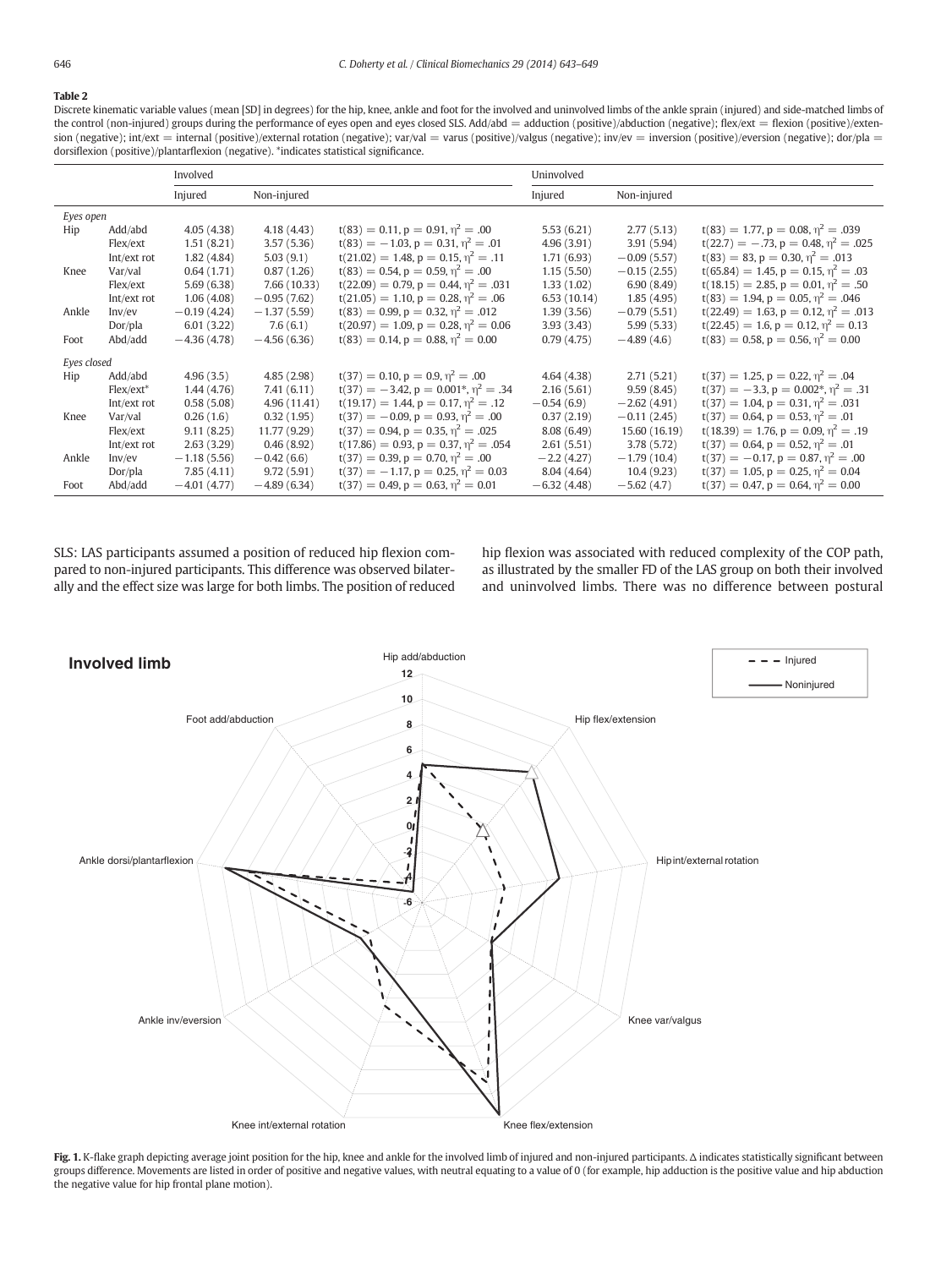<span id="page-4-0"></span>

Fig. 2. K-flake graph depicting average joint position for the hip, knee and ankle for the uninvolved limb of injured and non-injured participants. Δ indicates statistically significant between groups difference. Movements are listed in order of positive and negative values, with neutral equating to a value of 0 (for example, hip adduction is the positive and hip abduction the negative value for hip frontal plane motion).

orientations as depicted by the kinematic variables and associated complexity of the COP path trajectory of the LAS group compared to the control group in the eyes-open condition.

This is the first analysis to combine stabilometric and kinematic measures of lower limb joint angular displacement during SLS in a group with first time acute LAS, as well as being the first to present an evaluation of the eyes-closed condition for this task in this group.

The FD measure utilized in the current study represents a reliable method of analyzing COP path trajectory ([Doyle et al., 2005;](#page-6-0) [Myklebust et al., 1995](#page-6-0)), whereby a change in FD may indicate a change in the postural control strategies for maintaining quiet stance ([Doyle](#page-6-0) [et al., 2005\)](#page-6-0). FD has previously been shown to be a suitable means to characterize quite stance COP under a number of conditions as compared to more traditional measures [\(Doyle et al., 2005\)](#page-6-0). Bł[aszczyk](#page-6-0) [and Klonowski \(2001\)](#page-6-0) compared the COP path trajectory FD in healthy elderly participants in eyes-open bilateral stance to that of eyes-closed bilateral stance. The increase in FD that occurred on elimination of visual afferents led the authors to attribute a change in FD to a change in balance and postural stability. In pathological conditions, FD has been shown to be useful in evaluating postural instability in Parkinson and ataxia patients in bilateral stance in eyes open and eyes closed conditions [\(Manabe et al., 2001](#page-6-0)). Results from the research of [Manabe](#page-6-0) [et al. \(2001\)](#page-6-0) elucidated that the transition to eyes-closed stance corresponded with an increase in FD in pathological and control groups, with an associated higher FD in the pathological group. This was proportional to the severity of the condition in the pathological group. [Cimolin](#page-6-0) [et al. \(2011\)](#page-6-0) observed an increase in FD in participants with Prader– Willi Syndrome compared to healthy controls during bilateral stance with their eyes-open. They theorized that higher FD values may be interpreted as an inability of pathological patients to synergistically modulate the three sources of afferent information (i.e., the visual, vestibular and somatosensory systems) involved in maintaining balance.

In contrast to the findings reported in these analyses, we have observed a decrease in FD associated with pathology (acute LAS), which was present in the eyes-closed condition only, for both the involved and uninvolved limbs of injured participants. We offer two explanations for the contrasting results: differences in experimental methodology and subject sample separate the current investigation from those previously discussed. Specifically, we have assessed participants with first time acute LAS injury, who presented with significantly increased

Table 3

Fractal dimension scores [reported as mean (SD) with associated P-values and 95% CIs] for the LAS and control groups during eyes-open and eyes-closed single-limb stance.

| Task        |             | FD            |                 | P-value |         | 95% confidence interval of the difference |  |
|-------------|-------------|---------------|-----------------|---------|---------|-------------------------------------------|--|
| <b>SLS</b>  | Participant | Involved limb | Uninvolved limb |         | Lower   | Upper                                     |  |
| Eyes open   | LAS         | 1.18(0.14)    | 1.15(0.14)      | 0.38    | $-0.10$ | 0.04                                      |  |
|             | Control     | 1.21(0.13)    | 1.13(0.15)      | 0.46    | $-0.04$ | 0.10                                      |  |
| Eyes closed | LAS         | 1.25(0.14)    | 1.23(0.14)      | 0.003   | $-0.23$ | $-0.04$                                   |  |
|             | Control     | 1.39 (0.16)   | 1.37(0.21)      | 0.015   | $-0.23$ | $-0.02$                                   |  |

Abbreviations:  $LAS =$  lateral ankle sprain;  $FD =$  fractal dimension.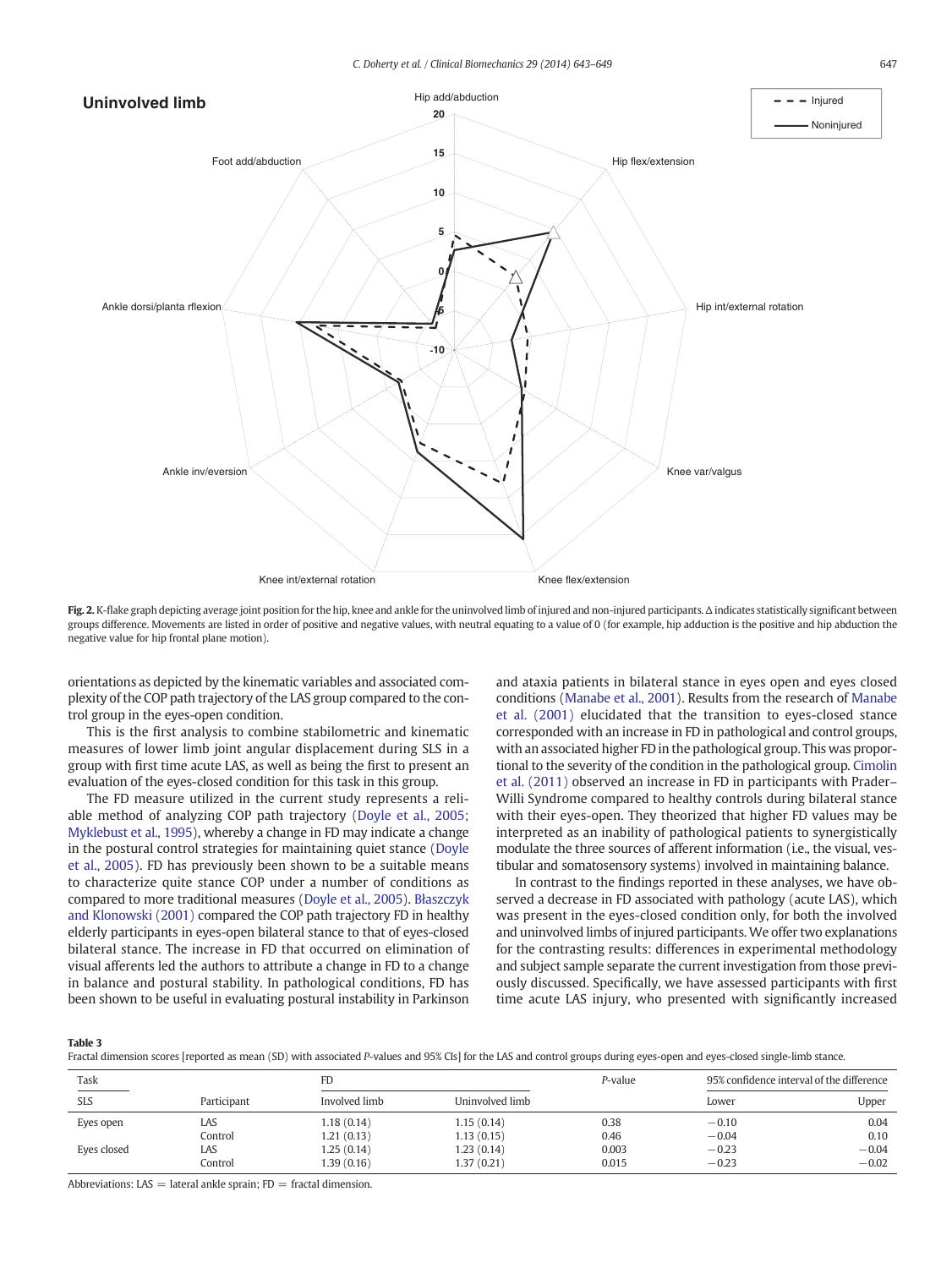disability, pain and swelling on their involved limb (as opposed to participants with longstanding neurological impairment with no reported pain) during a task of eyes-closed single limb stance [in contrast to the bilateral, eyes-open stance task utilized in the investigations by [Cimolin et al. \(2011\)](#page-6-0) and [Manabe et al. \(2001\)\]](#page-6-0), and have utilized Katz's algorithm for the calculation of FD in accordance with the procedures described by [Prieto et al. \(1996\).](#page-6-0) With regard to the results observed in the current analysis, we theorize that a linear relationship between COP path trajectory and its associated FD does not exist; there may be an ideal FD which is specific to the constraints of the task and those limiting the individual, but it does not place on a scale where more or less is better or worse. In losing some of the available degeneracies via the distortion of somatosensory afferents, the postural control system of the injured participants has fewer available strategies with which to complete the prescribed task. While an increase in FD has previously been associated with the loss of visual afferents (Bł[aszczyk and Klonowski,](#page-6-0) [2001; Doyle et al., 2005\)](#page-6-0), the lower FD within the constraints of this condition in the LAS group compared to the non-injured group in the current investigation may reflect a postural control system with fewer available strategies with which to complete the task. In essence the LAS participants were less able to utilize the base of support available to them, as evidenced by a reduced FD. This apparent impairment of postural control may have arisen from the presence of nociceptive input from the involved ankle which further compounded the distorted proprioceptive afferents at the joint level ([Djupsjöbacka, 2008\)](#page-6-0). That there was no difference in the eyes-open condition between LAS and control participants reflects that the presence of visual afferents sufficed to allow the postural control system of this injured group to optimally organize the network of constraints and degeneracies in a manner similar to that of the control group; several investigations have demonstrated that in circumstances where one or two sensory afferents are deficient, sufficient compensatory information can be provided by remaining sources for equilibrium to be maintained ([Horak et al., 1990;](#page-6-0) [Jørgensen et al., 2011; Nashner, 1971](#page-6-0)).

The non-significance of the between-group findings for the eyesopen condition is however in contrast with previous research ([Evans](#page-6-0) [et al., 2004; Fridén et al., 1989; Hertel et al., 2001; Holme et al., 1999;](#page-6-0) [Leanderson et al., 1996](#page-6-0)) and may be due to methodological differences between these studies and the current investigation.

Although the SLS balance task is intended to be static in nature, every participant displayed some degree of movement over the course of each trial. Consequently, these time series represent an internally generated perturbation, as well as the organization of a postural control system in which the resultant ground reaction forces differ to the displacement of the segments of the kinetic chain to which they are coupled [\(Myklebust et al., 1995; Winter, 1995\)](#page-6-0). The current research tackles this issue by supplementing measures of the COP path trajectory with an averaged 3-dimensional kinematic profile of lower limb alignment to discern the differences in joint position that accompany COP FD. Furthermore, conceptualization of the postural orientation that produced the observed FD makes the current findings more accessible to clinicians. The kinematic profiles can be seen to reflect the FD of the COP path: similar to the FD in the eyes-open condition, there were no differences in the average position assumed by LAS participants at the hip, knee or ankle joints in the sagittal, frontal or transverse planes of motion compared to control participants for either the involved or uninvolved limbs. However, in the eyes-closed condition, the reduced FD of LAS participants compared to control participants on both the involved and uninvolved limbs was linked to a bilateral decrease in hip flexion. The presence of bilateral impairments in subjects with acute LAS is well documented in the literature [\(Wikstrom et al., 2010](#page-6-0)), supporting the hypothesis that LAS has the capacity to cause spinal-level inhibition through gamma motor neuron loop dysfunction resulting in postural control impairment [\(Khin-Myo-Hla et al., 1999](#page-6-0)). The conscious perception of swelling and pain associated with the acute ankle sprain in the current sample during the full weight-bearing SLS task could be linked with this supraspinal inhibition, thus impairing postural control strategies when potential degeneracies became unavailable (i.e. in the eyesclosed condition). This is reflected in the bilaterally observed decrease in hip flexion and COP path trajectory FD in the injured group (with significant self-reported disability) compared to the non-injured group (with no self-reported disability). The ankle joint has a central role for maintaining equilibrium in SLS. The elimination of visual afferents disrupts this equilibrium, and corrections in healthy populations are then made at the hip [\(Tropp and Odenrick, 1988](#page-6-0)). We hypothesize that the natural transition from an inverted pendulum model (where the ankle has a central role in postural corrections) to a multi-segmental chain model (where the hip has a central role in postural corrections) on removal of visual afferents did not occur in the LAS group secondary to a change in the sensory environment due to injury [\(McCollum et al.,](#page-6-0) [1996\)](#page-6-0). In the eyes-open task for both groups, the sensorimotor system had the ability to shift reliance away from the affected area toward other available receptors, hence no between-group differences were observed.

The consequences of these bilaterally observed impairments in postural control are of significant importance considering their role in increasing the risk of re-spraining the injured ankle [\(McGuine et al.,](#page-6-0) [2000; Tropp et al., 1984](#page-6-0)), and particularly in view of the equality of the observed effects on the involved and uninvolved limbs. The potential worth of a task of eyes-closed SLS as a simple yet challenging early-stage rehabilitation exercise should be noted; there is an inference from the current data that static balance rehabilitation tasks such as eyes-closed SLS is a challenging exercise for participants with acute LAS, and that an increase in eyes closed SLS FD may coincide with recovery, although this can only be confirmed with follow-up analyses.

It is however important to note that the simplicity of the kinematic analysis technique used in the current investigation must be considered a potential limitation. We chose to quantify a surrogate of the motor output using COP and averaged kinematic measures to provide a simple and immediately accessible conceptualisation of the sensorimotor response to distorted sensory afferents. Future research may benefit from more advanced analyses of movement variability and betweenjoint coupling during SLS to further advance current understanding. Furthermore, there was a representative gender disparity between males and females in the LAS and control groups; these convenience samples were composed of 35% and 21% males and females respectively. While no research has previously elucidated any between-groups differences for males and females during a static balance task using kinematic or kinetic outcome measures, the results of the current investigation must be considered in light of this disparity. With regard to future investigations, a follow-up period whereby participants with first time acute LAS are evaluated longitudinally in the determination of clinical outcome would be enlightening.

# 5. Conclusions

The postural control system of participants with first time acute LAS displays bilateral impairment when denied previously available sensory degeneracies, as evidenced by altered postural orientation strategies and reduced complexity of the COP path during eyes closed SLS. Future research is required to identify the variables that determine recovery or the onset of recurrent symptoms in patients with acute LAS injury.

## Conflicts of interest and source of funding

No conflicts of interest were associated with the authors and the results of this research. This study was supported by the Health Research Board (HRA\_POR/2011/46) as follows: PI — Eamonn Delahunt; Coinvestigators — Chris Bleakley and Jay Hertel; PhD student — Cailbhe Doherty.